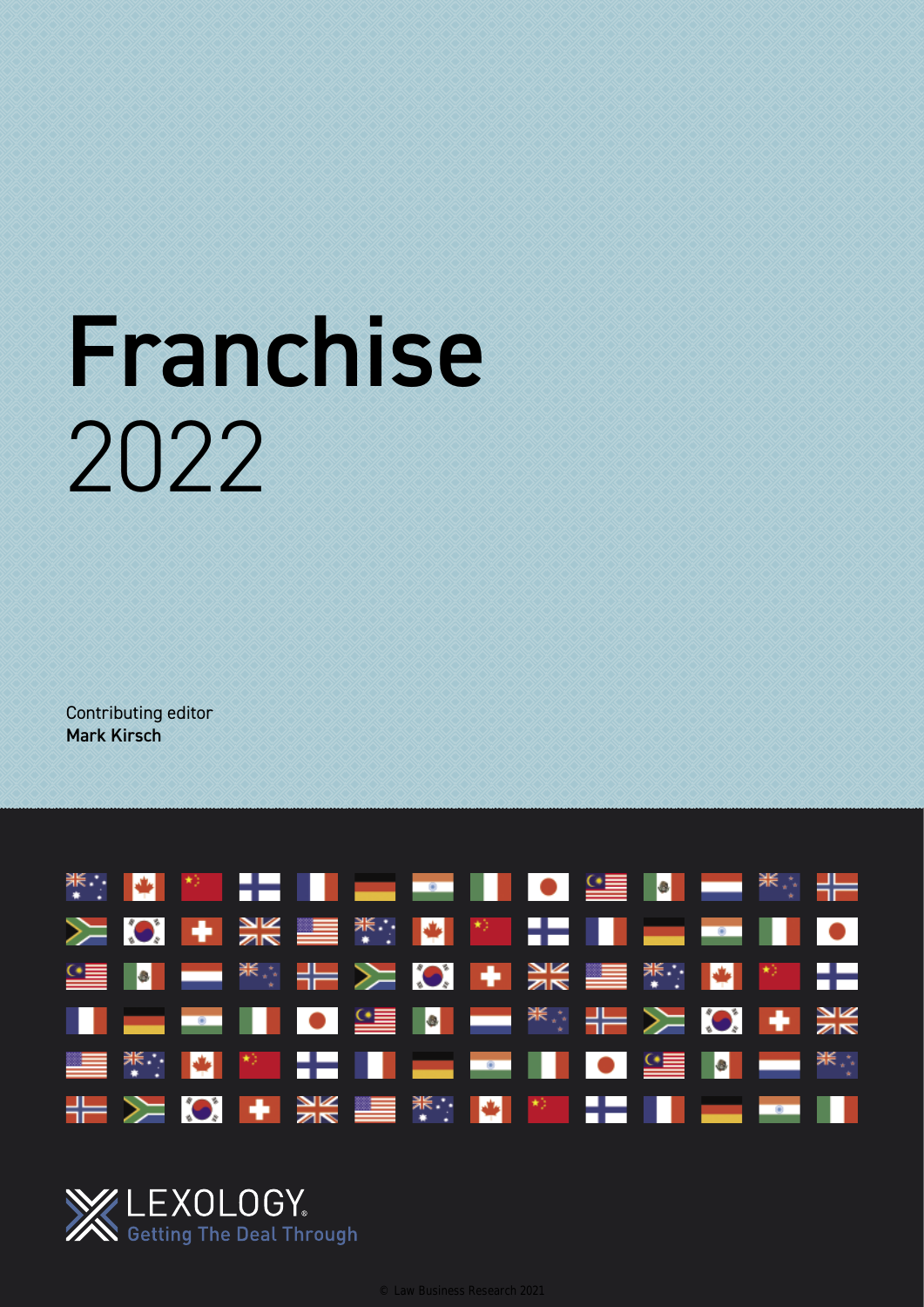#### Publisher Tom Barnes tom.barnes@lbresearch.com

**Subscriptions** Claire Bagnall claire.bagnall@lbresearch.com

#### Senior business development manager Adam Sargent

adam.sargent@gettingthedealthrough.com

#### Published by

Law Business Research Ltd Meridian House, 34-35 Farringdon Street London, EC4A 4HL, UK

The information provided in this publication is general and may not apply in a specific situation. Legal advice should always be sought before taking any legal action based on the information provided. This information is not intended to create, nor does receipt of it constitute, a lawyer– client relationship. The publishers and authors accept no responsibility for any acts or omissions contained herein. The information provided was verified between May and June 2021. Be advised that this is a developing area.

© Law Business Research Ltd 2021 No photocopying without a CLA licence. First published 2007 Sixteenth edition ISBN 978-1-83862-663-1

Printed and distributed by Encompass Print Solutions Tel: 0844 2480 112



### **Franchise** 2022

Contributing editor Mark Kirsch Lathrop GPM

Lexology Getting The Deal Through is delighted to publish the sixteenth edition of *Franchise*, which is available in print and online at www.lexology.com/gtdt.

Lexology Getting The Deal Through provides international expert analysis in key areas of law, practice and regulation for corporate counsel, cross-border legal practitioners, and company directors and officers.

Throughout this edition, and following the unique Lexology Getting The Deal Through format, the same key questions are answered by leading practitioners in each of the jurisdictions featured. Our coverage this year includes new chapters on Australia, India and United States.

Lexology Getting The Deal Through titles are published annually in print. Please ensure you are referring to the latest edition or to the online version at www.lexology.com/gtdt.

Every effort has been made to cover all matters of concern to readers. However, specific legal advice should always be sought from experienced local advisers.

Lexology Getting The Deal Through gratefully acknowledges the efforts of all the contributors to this volume, who were chosen for their recognised expertise. We also extend special thanks to the contributing editor, Mark Kirsch of Lathrop GPM, for his assistance with this volume.



London July 2021

Reproduced with permission from Law Business Research Ltd This article was first published in July 2021 For further information please contact editorial@gettingthedealthrough.com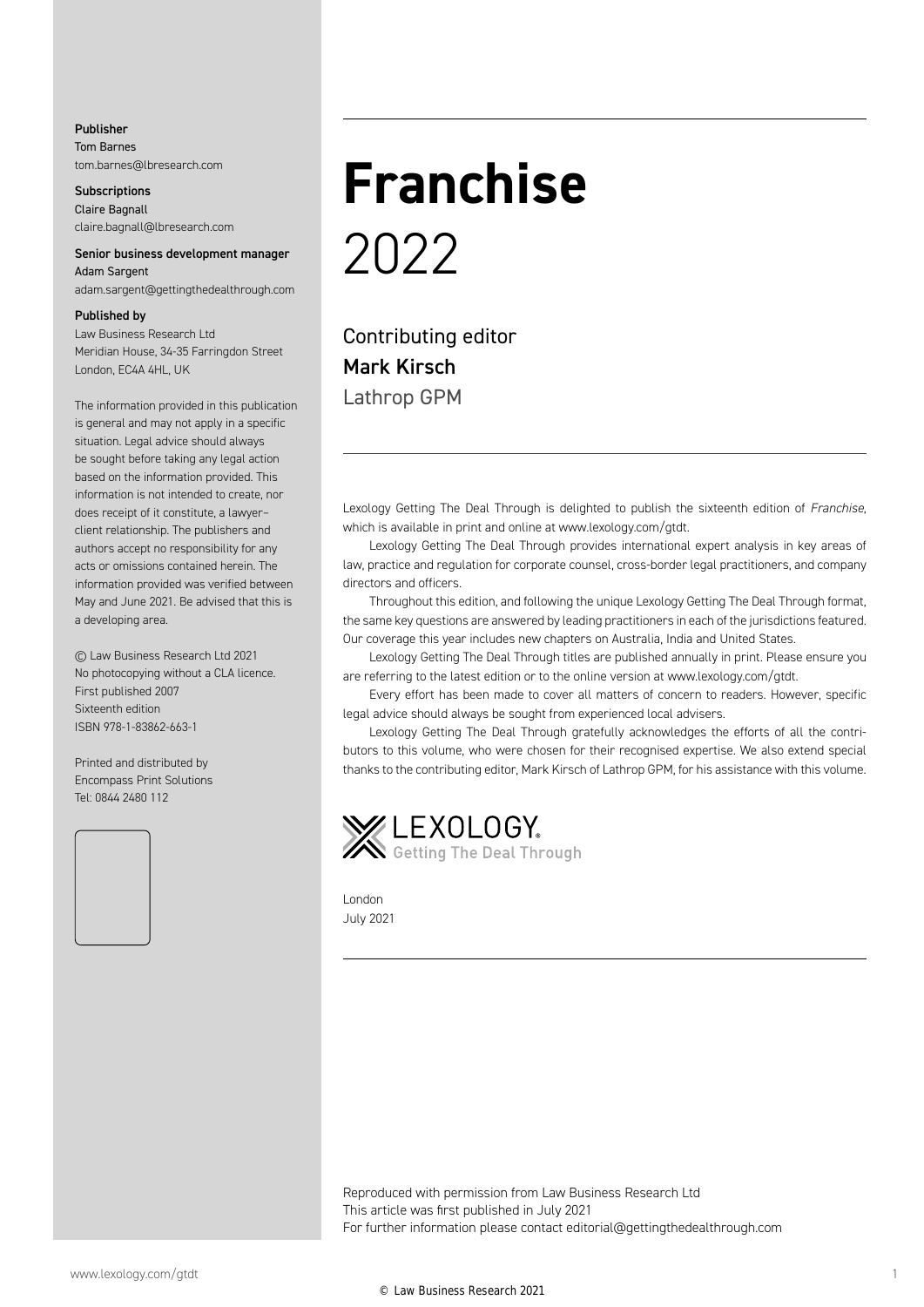### **Contents**

| <b>Global overview</b>                                                  | 3  |
|-------------------------------------------------------------------------|----|
| Mark Kirsch                                                             |    |
| Lathrop GPM                                                             |    |
| Australia                                                               | 5  |
| Stephen Giles                                                           |    |
| Norton Rose Fulbright                                                   |    |
|                                                                         |    |
| Canada                                                                  | 16 |
| Bruno Floriani, Marissa Carnevale and Tanya Nakhoul                     |    |
| Lapointe Rosenstein Marchand Melançon LLP                               |    |
| China                                                                   | 27 |
|                                                                         |    |
| Paul D Jones, Leo Xu, Katya Logunov (Stepanishcheva)<br>and Jingya Wang |    |
| Jones & Co                                                              |    |
|                                                                         |    |
| <b>Finland</b>                                                          | 35 |
| Patrick Lindgren                                                        |    |
| <b>ADVOCARE Law Office</b>                                              |    |
| <b>France</b>                                                           | 45 |
| <b>Claire Poirson</b>                                                   |    |
| Bersay                                                                  |    |
|                                                                         |    |
| Germany                                                                 | 57 |
| Dr Benedikt Rohrßen and Giorgia Carandente                              |    |
| Taylor Wessing                                                          |    |
| India                                                                   | 66 |
| Srijoy Das and Anup Kumar                                               |    |
| G&W Legal                                                               |    |
|                                                                         |    |
| <b>Italy</b>                                                            | 73 |
| Roberto Pera and Gennaro Sposato                                        |    |
| Rödl & Partner                                                          |    |
| Japan                                                                   | 83 |
| Etsuko Hara                                                             |    |
| Anderson Mōri & Tomotsune                                               |    |
|                                                                         |    |

| Malaysia                                            | 91  |
|-----------------------------------------------------|-----|
| Jin Nee Wong and Siau Kee Pua<br>Wong Jin Nee & Teo |     |
|                                                     |     |
| <b>Mexico</b>                                       | 101 |
| Jorge Mondragón                                     |     |
| Gonzalez Calvillo SC                                |     |
| <b>Netherlands</b>                                  | 110 |
| Tessa de Mönnink                                    |     |
| Parker Advocaten                                    |     |
| <b>New Zealand</b>                                  | 119 |
| <b>Stewart Germann</b>                              |     |
| Stewart Germann Law Office                          |     |
| <b>Norway</b>                                       | 127 |
| Eline Thorsrud and Kjetil Vagen<br><b>CLP</b>       |     |
| <b>South Africa</b>                                 | 136 |
| Dina Biagio and Jeremy Speres<br>Spoor & Fisher     |     |
| <b>South Korea</b>                                  | 143 |
| Sun Chang and Terry Kim<br>Lee & Ko                 |     |
| <b>Switzerland</b>                                  | 152 |
| Vincent Jäggi, Maëva Mégane Jeanrenaud              |     |
| and Christophe Rapin                                |     |
| Kellerhals Carrard                                  |     |
| <b>United Kingdom</b>                               | 162 |
| Damian Humphrey and John Chambers                   |     |
| Ashtons Legal                                       |     |
| <b>United States</b>                                | 170 |
| Erica L Tokar                                       |     |
| Lathrop GPM                                         |     |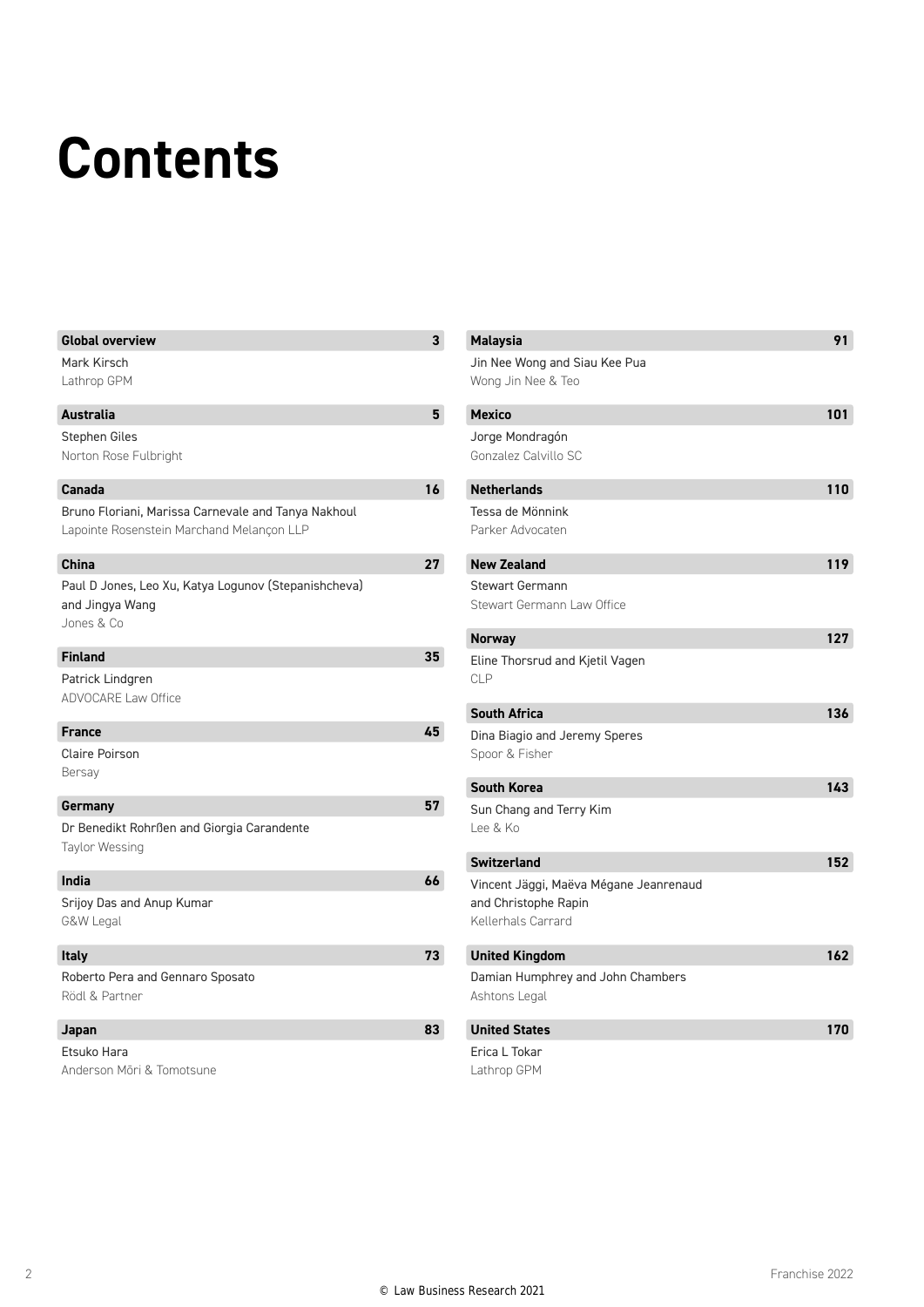## **United Kingdom**

#### Damian Humphrey and John Chambers

Ashtons Legal

#### **MARKET OVERVIEW**

#### **Franchising in the market**

1 | How widespread is franchising in your jurisdiction? In which sectors is franchising common? Are there any economic or regulatory issues in the market that are more or less hospitable to franchising or make it economically viable in your jurisdiction?

The franchise sector in the United Kingdom continues to grow. According to the latest franchise industry survey published in 2018 by NatWest Bank and the British Franchise Association (BFA), it is estimated that the sector contributed in excess of £17 billion to the UK economy, an increase of £2 billion since the survey was last undertaken in 2015. In that time, the number of franchise units operating has increased by almost 25 per cent. This is a trend that has almost certainly continued since then.

Given its strong economy and relatively benign regulatory environment, coupled with the fact that English is widely spoken throughout the rest of the world, the United Kingdom is internationally recognised as a popular destination for franchisors from outside of the United Kingdom looking to expand their overseas operations.

There is no doubt that, despite the covid-19 pandemic, the food and beverage market will continue to remain a buoyant sector within the franchising space, particularly given the appetite from overseas brands to expand into the United Kingdom. In addition, given the United Kingdom's ageing and health-conscious population, the number of both domiciliary care and health and fitness franchises will continue to rise.

The biggest economic challenge likely to be faced by the sector, as with all sectors in the United Kingdom, is the banks' ability to lend to prospective franchisees. However, the banks in the United Kingdom look more favourably on lending to franchised businesses as opposed to independent businesses.

#### **Associations**

2 Are there any national or local franchise associations? What is their role in franchising, including any impact on laws or regulations? Are there any rules of conduct or membership requirements?

The BFA is the main voluntary self-regulatory body in the franchise sector. The aim of the BFA is to promote ethical franchising in the United Kingdom. The BFA also acts as a spokesperson for the interests of the sector both on a domestic and international level. It has, for many years, successfully argued that the regulation of franchising through legislation is not necessary and would do more harm to the franchising sector than good.

Its members agree to be bound by the Code of Ethics that, at its core, promotes fair dealing between the franchisor and the franchisee from the outset of the franchising relationship through to its termination.

#### **BUSINESS OVERVIEW**

#### **Types of vehicle**

3 What forms of business entities are relevant to the typical franchisor?

In the United Kingdom, it is usual for a franchisor to operate as a limited liability company. This is also true for most substantial businesses operating outside of the franchising sector. A company is a separate legal entity, distinct from its directors and shareholders, which enables it to enter into contracts in its own name.

A franchisor may also operate as a limited liability partnership (LLP). An LLP combines the flexible structure of a partnership with the benefits of limited liability for its members. Like a company, an LLP has a legal personality separate from that of its members, one of which must be a natural person.

The franchisor may also operate as a sole trader or as an unlimited partnership. Unlike an LLP, an unlimited partnership is not a distinct legal entity from its partners and, therefore, its partners are jointly and severally responsible for the business's debts and liabilities.

#### **Regulation of business formation**

4 | What laws and agencies govern the formation of business entities?

Companies are formed under and governed by the Companies Act 2006, and LLPs are formed under and governed by the Limited Liability Partnership Act 2000. Unlimited partnerships are governed by the Partnership Act 1890.

#### **Requirements for forming a business**

5 | Provide an overview of the requirements for forming and maintaining a business entity.

Companies must be registered at Companies House. In order to incorporate a company, those looking to set one up will need to pick a suitable company name, identify an address that will act as the registered office address of the company, have at least one director that is a natural person and have at least one shareholder. Companies also need to adopt a set of articles of association, which are the written rules that will govern the running of the company and relationship between the shareholders. Companies generally use standard model articles, but these can be tailored to the company's structure or business. Once incorporated, Companies House will issue an incorporation certificate and company number. A set of company books must be maintained that detail certain information about the company and should be updated to reflect any changes. Certain changes and information will need to be filed at Companies House, including confirmation statements (detailing the shareholders) and company accounts. When incorporating,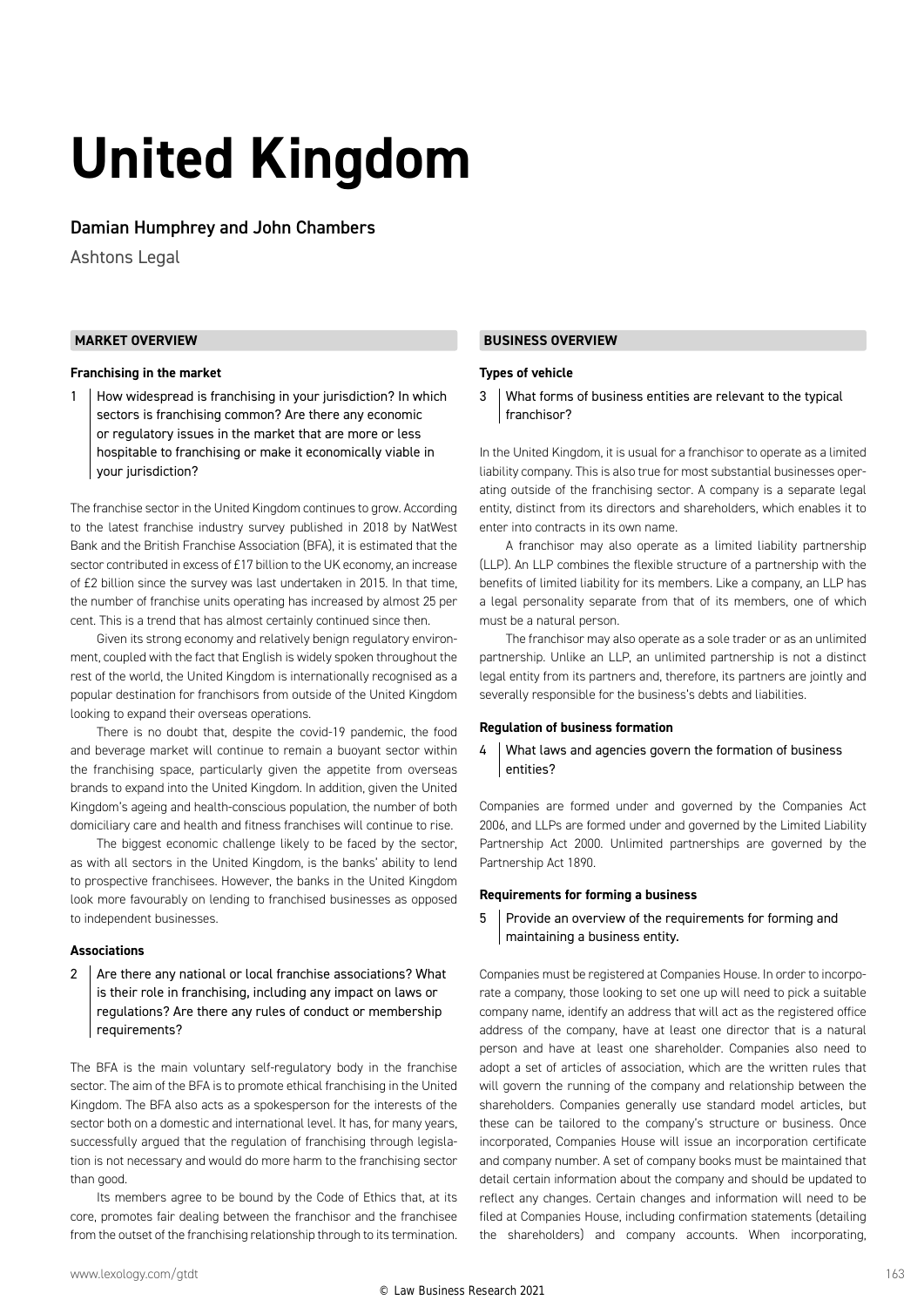companies are required to identify and record the people who own or control the company, known as People with Significant Control (PSC).

Information about a company's PSC is kept within a central public register at Companies House. The PSC register helps to increase transparency over who owns and controls UK companies.

Limited liability partnerships must also be registered at Companies House. They are also required to file annual confirmation statements, annual accounts and update Companies House of any changes to its membership or registered office address. There is no specific requirement within the Limited Liability Partnerships Act 2000 for an LLP to have an LLP agreement. In the absence of such an agreement, the governance of the LLP is detailed in the default provisions set out in the Limited Liability Partnerships Regulations 2001. It is unlikely that the default provisions set out in those Regulations would be adequate for the governance of most modern LLPs. LLPs are also required to provide information about its PSC to Companies House.

Partnerships are not registered at Companies House and are deemed to have been formed once they satisfy the definition of a partnership under the Partnership Act 1890. The governance of a partnership is detailed in the Act, except where the provisions of the Act have been amended by any partnership agreement entered into between the partners. As with LLPs, it is unlikely that the provisions set out in the Act would be adequate for the governance of most modern partnerships.

#### **Restrictions on foreign investors**

#### 6 What restrictions apply to foreign business entities and foreign investment?

The United Kingdom is a popular destination for foreign businesses seeking to expand overseas. Business regulation in the United Kingdom is relatively light-touch, as evidenced by its approach to franchising.

The Department for International Trade promotes foreign businesses trading in the United Kingdom and encourages investment from overseas. In general, there are no restrictions on ownership by foreigners of UK assets and foreign businesses and individuals are allowed to be both shareholders and directors in UK companies. UK immigration laws highlight how foreign investment is encouraged, allowing individuals from overseas to apply for visas based on their investment into certain UK companies. Of course, since Brexit, citizens of EU member states no longer have the automatic right to live and work in the United Kingdom, which may make franchising more complicated in some instances.

#### **Taxation**

#### 7 What aspects of the tax system are relevant to franchisors? How are foreign businesses and individuals taxed?

UK-resident companies are required to pay corporation tax on their worldwide profits. Companies are taxed based upon their accounting reference period and can choose when their accounting period ends. Companies are required to file their annual accounts with a tax return with Her Majesty's Revenue and Customs (HMRC) within 12 months of the accounting reference period. The accounts must also be filed with Companies House (there is reduced disclosure for smaller companies) and, therefore, the accounts become a matter of public record.

A non-resident company will not be liable to tax merely as a result of trading with UK businesses. However, when a non-resident company is trading through a permanent establishment in the United Kingdom (or is controlled from the United Kingdom), it will be subject to corporation tax on the profits made by that permanent establishment. Any corporation tax suffered in the United Kingdom by a non-resident company may be reduced or eliminated under a relevant double tax treaty (DTT). In some cases, accounts from the permanent establishment are also required to be filed at Companies House.

Where a franchisor establishes a UK-resident subsidiary, that company will be taxed in its own right, as set out above.

LLPs are not subject to corporation tax, but members, as with partners in a partnership, will be taxed individually.

The tax year for individuals ends on 5 April and an individual is taxed on the profits of his or her accounts during that tax year. He or she can choose when his or her accounting year ends. The accounts are required to be filed with a tax return with HMRC on or before 31 January following the end of the tax year.

Individuals are now subject to a statutory residency test that determines if that person is resident in the United Kingdom or not. The test is based on both the number of days of physical location in the United Kingdom and some further connection factors.

An individual resident in the United Kingdom is taxed on his or her worldwide profits and capital gains (although in some cases resident but non-domiciled individuals may only be taxed on profits remitted to the United Kingdom). As a general rule, individuals who are non-resident in the United Kingdom will be liable to income tax on profits arising in the United Kingdom. However, the DTT with the country in which they reside will determine which country has the taxing rights and any income tax suffered in the United Kingdom is likely to be relievable against tax in their domestic country in accordance with the DTT.

A non-resident company or individual generating royalties, licence fees and interest in the United Kingdom may suffer a withholding tax on that income retained and paid to HMRC by the paying company. The DTT between the United Kingdom and the company's or individual's country of residence may reduce the rate of the withholding tax. The non-resident may be able to recover this withholding tax against their own domestic tax.

The franchise agreement therefore should stipulate whether the franchisee is obliged to gross up any payment or cooperate with the franchisor in recovering any sums paid to HMRC (where appropriate) under any DTT.

#### **Labour and employment**

#### 8 Are there any relevant labour and employment considerations for typical franchisors?

There are a number of employment law duties and discrimination protections that franchisors must be mindful of (some are 'time served' protections and others are 'day one' employee rights).

The employment disputes environment had become relatively benign because, in 2013, the government introduced a fee to be paid to progress an employment claim in the tribunal system. However, this fee was quashed by the Supreme Court in 2017 and the number of claims has risen sharply as a consequence.

In addition to this, there are a range of business immigration controls for franchisors to consider for any employees of the franchisor following the end of free movement post-Brexit. Employers must now sponsor individuals to work in the United Kingdom if they are not 'settled workers' or do not have some other immigration permission allowing them to work in the United Kingdom. EEA and Swiss nationals (and their eligible family members) who were already in the United Kingdom before 11pm on 31 December 2020 must apply for 'settled' or 'pre-settled' status under the EU Settlement Scheme by 30 June 2021 and that application must be granted, or they will be in the United Kingdom illegally from 1 July 2021. EEA nationals who arrive in the United Kingdom after 11pm on 31 December 2020 will need to be sponsored under the Skilled Worker visa, or the Intra-Company or Temporary Worker routes unless they can evidence that they have another type of immigration permission enabling them to work in the United Kingdom.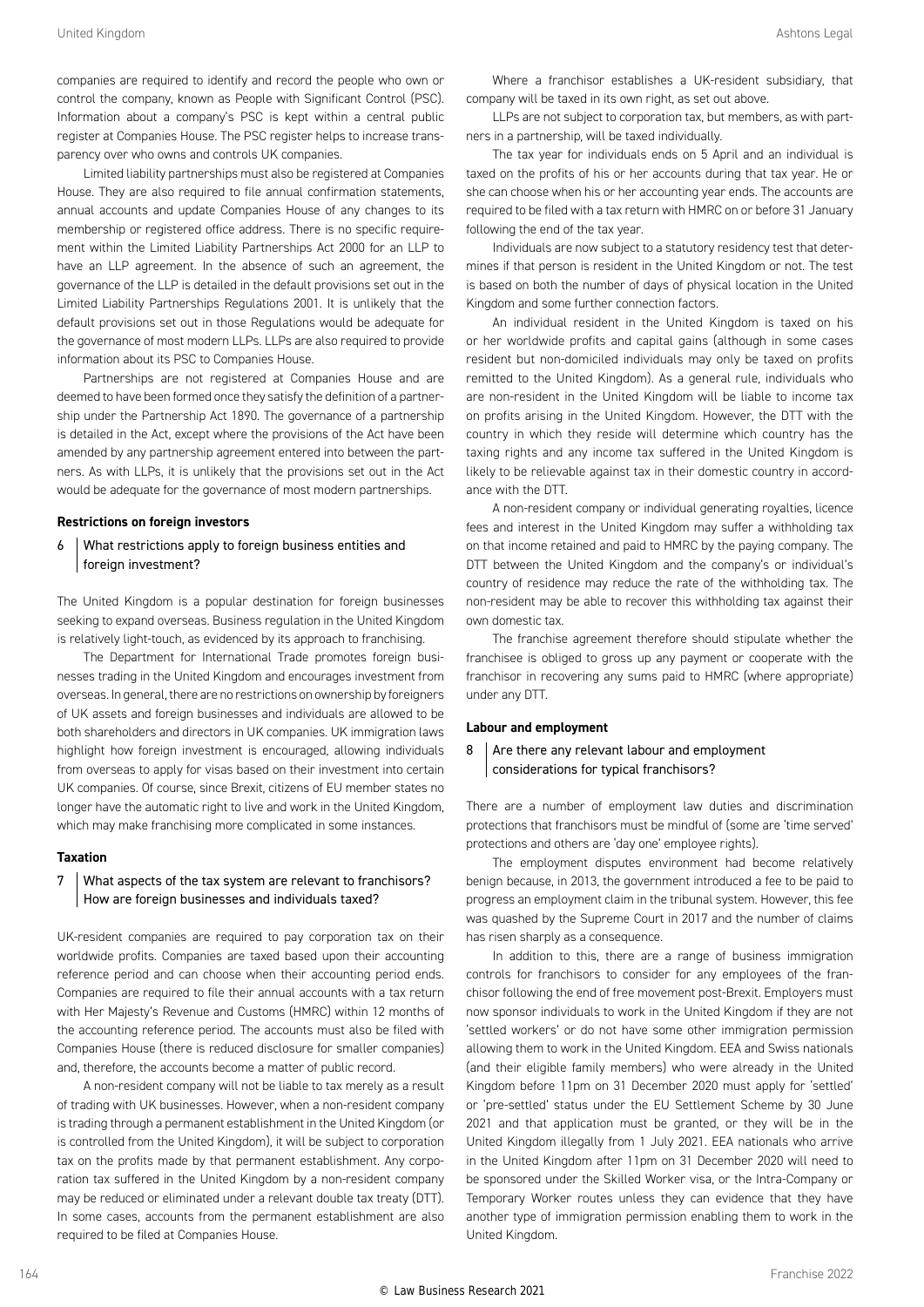The area of employment status has been a fast-moving area of case law development in recent years and it is entirely possible, if the relationship is not structured and documented correctly, for a relationship described as franchisor and franchisee to be deemed to be one of employer and employee or engaged worker. For the staff of franchisors, employment status is also a prevalent issue as they determine whether staff should be employees, workers or contractors.

There have also been legal challenges in the use and perceived abuse of 'zero hours' contracts, whereby workers are not entitled to any specified number of hours' work.

#### **Intellectual property**

#### 9 How are trademarks and other intellectual property and know-how protected?

Trademarks in relation to goods or services can be registered at the Intellectual Property Office (IPO) as a UK mark or at the European Union Intellectual Property Office as a community mark.

Anyone considering franchising in the United Kingdom should ensure that its trademarks are registerable, as the registration of the trademark normally gives the owner the exclusive right to prevent others from using the mark and there is a market expectation that any trademark being licensed is registered or at the very least in the process of being registered.

The registration of trademarks at the IPO is a relatively simple and inexpensive process so long as no opposition to the registration is lodged.

As a result of Brexit, with effect from 1 January 2021, the IPO will create a comparable independent UK trademark for every registered EU trademark, which will have same legal status as if registered under UK law. The UK trademark will keep the original EU trademark filing date.

Where franchisors have applications pending for EU trademarks as at 1 January 2021, although they will not automatically obtain a comparable UK trademark, they will have nine months to apply in the United Kingdom for the same protection. A fee will be payable, and the application will be examined and published in the usual way.

Where a franchisor has either not yet registered or cannot register a trademark, the franchisor may have a claim for 'passing off' if a competitor imitates the goods or services it offers in such a way that the public believes them to be those of the franchisor. A claim will be successful if there is goodwill and a reputation attached to the goods or services it offers, and the franchisor has suffered a loss.

Know-how relating to the franchise system will invariably be detailed in the system's manual. It cannot be protected by registration and is, therefore, protected through the franchise agreement. The franchise agreement will contain a requirement on the franchisee to keep any know-how and other confidential information belonging to the franchisor confidential both during and after the currency of the franchise agreement.

#### **Real estate**

#### 10 What are the relevant aspects of the real estate market and real estate law? What is the practice of real estate ownership versus leasing?

Property law in England and Wales is based on the common law system and as such proprietary interests in land derive from either freehold or leasehold interests. How the property from which the franchise business operates is occupied usually depends on the franchisor's business model and it is crucial that the agreements to occupy any premises dovetail with the franchise agreement.

It is common for a franchisee to take a direct lease, in which case the franchisor may require step-in rights, which can usually be exercised (depending on the terms of those step-in rights) in the event of default by the franchisee of the terms of the lease or termination of the franchise agreement. These would allow the franchisor to take on the franchisee's rights and obligations under the lease.

Where the premises are critical to the success of the franchise, the franchisor may take a head-lease and grant a sub-lease to its franchisee. This allows the franchisor to have more control over the premises, but comes with an increased financial risk.

If the franchisor owns the freehold itself and grants a direct lease to its franchisee or is granting a sub-lease to the franchisee, it is crucial that the security of tenure provisions otherwise conferred by the Landlord and Tenant Act 1954 are excluded, so that the franchisor retains an element of control over the occupation of the premises, otherwise the franchisee tenant can benefit from a right to occupy the premises after expiry of the lease, and even have a right to request a new lease. This legislation does not apply in Scotland, which has a different real estate system.

#### **Competition law**

#### 11 What aspects of competition law are relevant to the typical franchisor in your jurisdiction? How is competition law enforced in the franchising sector?

Chapter I of the Competition Act 1998 prohibits agreements that may affect trade within the United Kingdom, and have as their object or effect the prevention, restriction or distortion of competition within the United Kingdom. In practice, post-Brexit, franchisors operating within the United Kingdom will initially see no substantive change to the competition law regime, as Chapter I was modelled on article 101 of the Treaty of the Functioning of the European Union. Although article 101 no longer applies in the United Kingdom, it will apply to UK businesses that enter into agreements that have an effect in the European Union.

Whether a franchise agreement falls within the scope of Chapter I of the Competition Act 1998 will depend on a number of factors, including the parties' relevant market share. In practice, most franchisors draft their agreements so that they benefit from safe harbour provisions and fall within the vertical restraints block exemption (the Block Exemption Regulation). The Block Exemption Regulation was retained in UK law post-Brexit and is currently under review by the UK government. If the franchise agreement falls within the terms of the Block Exemption Regulation, it will be exempt under Chapter I of the Competition Act 1998. For example, a five-year initial term is common in franchise agreements, so that the non-compete provisions contained within it do not fall outside of the benefit of the Block Exemption Regulation.

Furthermore, any hardcore restrictions contained in the franchise agreement will lead to the exclusion of the franchise agreement from the scope of the Block Exemption Regulation. These include an obligation on franchisees to sell the goods and services for a minimum price (resale price maintenance) or restrictions on franchisees from responding to unsolicited requests from customers to provide goods to services outside of an agreed territory (passive sales). Restrictions on passive sales also prevent franchisors from prohibiting franchisees from operating their own websites, but not from setting a requirement that such websites meet certain specifications.

Competition issues are regulated domestically by the Competition and Markets Authority. Sanctions include financial penalties or the voiding of provisions within the franchise agreement.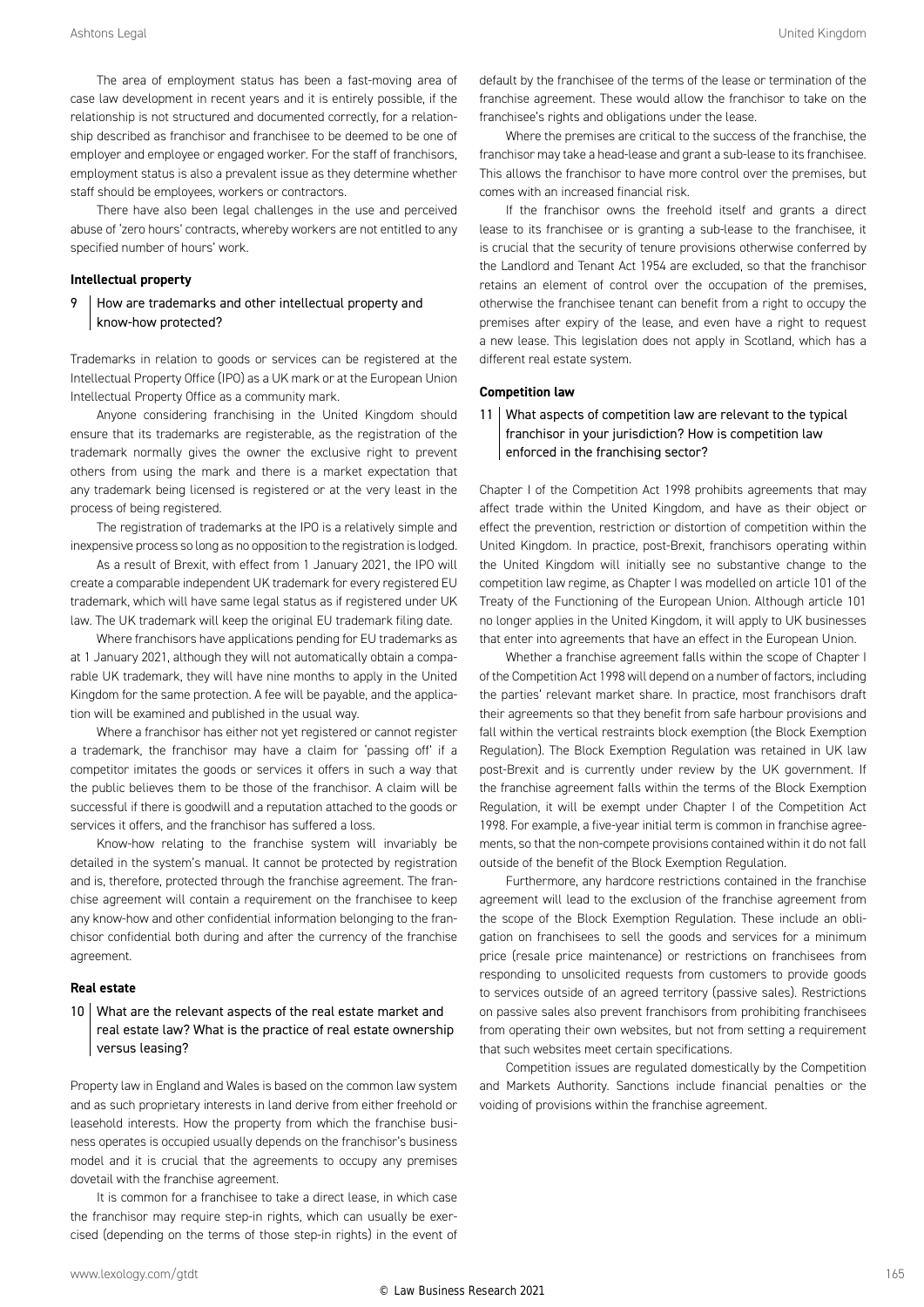#### **OFFER AND SALE OF FRANCHISES**

#### **Legal definition**

#### 12 What is the legal definition of a franchise?

There is no legal definition of franchising under UK law and as such is an indication of the absence of regulation in the sector. However, the British Franchise Association's (BFA) Code of Ethics defines franchising as:

*[A] system of marketing goods or services and/or technology which is based upon a close and ongoing collaboration between legally and financially separate and independent undertakings, the franchisor and its individual franchisees, whereby the franchisor grants to its individual franchisees the right, and imposes the obligation, to conduct a business in accordance with the franchisor's concept.*

#### **Laws and agencies**

#### 13 What laws and government agencies regulate the offer and sale of franchises?

There are no government agencies or specific legislation that regulate the offer and sale of franchises.

However, the BFA Code of Ethics places obligations on member franchisors in relation to the offer and sale of franchisees. Membership of the BFA is voluntary.

Franchising arrangements may be subject to the Trading Schemes Act 1996 and the Trading Schemes Regulations 1997, which were enacted to tighten up the existing legislation regulating pyramid selling through trading schemes, namely the Fair Trading Act 1973. Franchisors must be mindful of the legislation owing to its broad drafting.

The Trading Schemes Regulations 1997 (the Regulations) do not place a prohibition on trading schemes. However, in the event that the franchising relationship is considered a trading scheme, then the Regulations place obligations on franchisors in relation to advertising and can impose contractual requirements, including a cooling-off period. These requirements would make franchising an unattractive business model. Therefore, in practice, franchise networks in the United Kingdom are structured to ensure that a franchisor is exempt from the legislation.

A franchisor can ensure that it is exempt from the legislation by either operating as a single tier (namely by having one level of franchisee) or by being, and making certain that all the franchisees (and all other relevant participants) are, value added tax-registered.

If the franchisor is unable to benefit from one of the exemptions and subsequently breaches the legislation, it may become subject to criminal sanctions or the franchisor may find itself subject to civil claims from a franchisee for breach of its statutory duties. In addition, any obligation on the franchisee to pay fees to the franchisor will be unenforceable.

#### **Principal requirements**

#### 14 What are the principal requirements governing the offer and sale of franchises under the relevant laws?

Where franchisors are members of the BFA, they are required under the terms of their membership, but not as a matter of law, to comply with the Code of Ethics to ensure that all advertising for the recruitment of franchisees is free of ambiguity and misleading statements.

#### **Franchisor eligibility**

15 Must franchisors satisfy any eligibility requirements in order to offer franchises? Are there any related practical issues or guidelines that franchisors should consider before offering franchises?

There are no specific laws or regulations.

The BFA Code of Ethics requires that, prior to franchising, the franchisor has operated at least one pilot unit, has the right to use its brand, and provides its franchisees with initial training and continuing assistance.

It is important to note that where, as part of the process of offering and subsequently awarding the franchise, the franchisor requests that the franchisee pay a deposit, the BFA Code of Ethics stipulates that the deposit must be refundable, subject to the franchisor retaining any quantifiable directly related expenses incurred by it and that the terms upon which any deposit is taken are set out in writing.

#### **Franchisee and supplier selection**

 $16$  Are there any legal restrictions or requirements relating to the manner in which a franchisor recruits franchisees or selects its or its franchisees' suppliers? What practical considerations are relevant when selecting franchisees and suppliers?

#### No, there are no such laws or regulations.

However, the BFA Code of Ethics states that the franchisor may only select and accept franchisees who appear to possess the basic skills, education, personal qualities and financial resources to carry on the franchise business.

#### **Pre-contractual disclosure – procedures and formalities**

17 What procedures and formalities for pre-contractual disclosure are required or advised in your jurisdiction? How often must the disclosures be updated?

There is no legal requirement to disclose information to a prospective franchisee and as such there are no procedural formalities.

The BFA Code of Ethics requires that franchisees are provided with an up-to-date copy of the Code, along with a full and accurate written disclosure of all information material to the franchise relationship within a reasonable time prior to execution of the franchise agreement.

Even where a franchisor is not a member of the BFA, it should consider preparing some form of disclosure document to give to prospective franchisees to enable it to give accurate and consistent responses to due diligence enquiries.

#### **Pre-sale disclosure to sub-franchisees**

 $18$  In the case of a sub-franchising structure, who must make pre-sale disclosures to sub-franchisees? If the sub-franchisor must provide disclosure, what must be disclosed concerning the franchisor and the contractual or other relationship between the franchisor and the sub-franchisor?

There is no legal requirement to disclose information to a prospective sub-franchisee.

Where the sub-franchisor is a member of the BFA, given that there is an obligation under its Code of Ethics to provide franchisees with a full and accurate written disclosure of all information material to the franchise relationship within a reasonable time prior to execution of the franchise agreement, this would include, at a very minimum, disclosure of the fact that the sub-franchisor is licensed by the franchisor to grant franchises. In any event, it is advisable for a sub-franchisor to explain clearly its relationship with the franchisor to its prospective franchisees.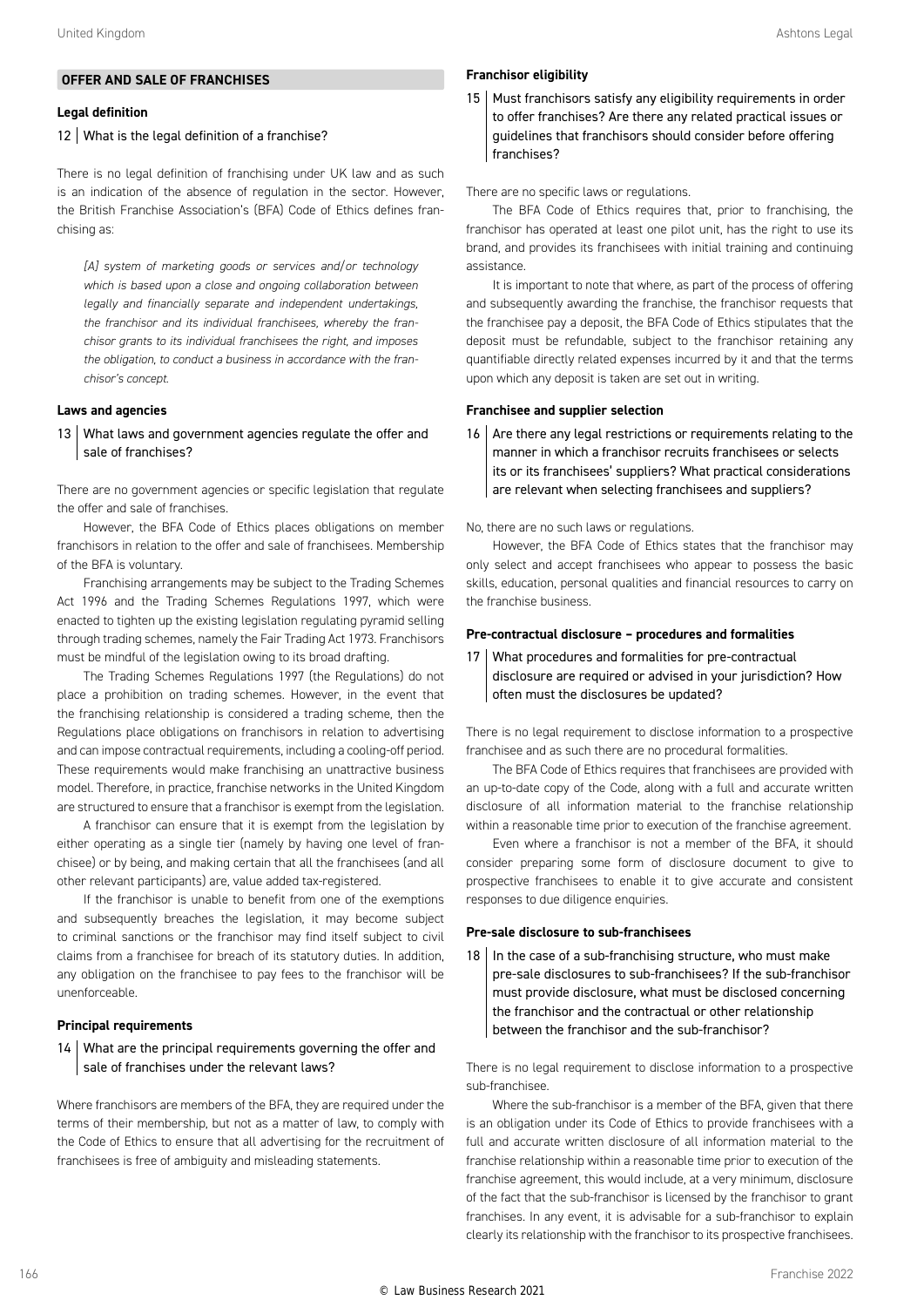#### **Due diligence**

#### 19 What due diligence should both the franchisor and the franchisee undertake before entering a franchise relationship?

The franchisor should satisfy itself that franchisees are of suitable character, and have the necessary skills base and (if applicable) qualifications to operate the franchise. Franchisors should also ensure that franchisees have sufficient funding to both open and operate the franchise. It is important to ensure that the individuals who will be operating the franchise have the legal right to reside in the United Kingdom throughout the term of the franchise agreement.

A franchisee should review in detail any disclosure document provided by the franchisor, to ensure an understanding of the costs involved in running the franchise and the expected financial returns. A franchisee should check that the franchisor has the right to licence the relevant trademarks to the franchisee, and it is market practice for a franchisee to instruct a lawyer to prepare a report on the franchise agreement highlighting its key commercial terms and any issues that should be raised with the franchisor. A franchisee should enquire about the number of franchises within the network, including the number of franchise failures, and speak to existing franchisees to understand their views on operating within the network.

#### **Pre-contractual disclosure – content**

#### 20 What information is the disclosure document required or advised to contain?

Although there is no legal requirement as to what information is disclosed to a prospective franchisee, the BFA Code of Ethics sets out the type of information that its members are required to disclose. Even where a franchisor is not a member of the BFA, it should consider preparing some form of disclosure document providing similar information.

Under the BFA Code of Ethics, franchisors must give prospective franchisees all information that they require to be able to make a properly informed decision about whether to invest in a franchise. This will include:

- the financial status of the franchisor;
- how long the franchisor has been operating and franchising;
- information about the franchise's directors and key individuals within the franchise;
- a description of the franchise's business model;
- proper verifiable financial forecasts of the franchise model;
- information about the performance of the network;
- details of franchisees;
- details of any 'purchasing incentives' or commissions; and
- a copy of the franchise agreement.

#### **Failure to disclose – enforcement and remedies**

21 | What actions may franchisees or any relevant government agencies take in response to a franchisor's failure to make required disclosures? What legal remedies are available? What penalties may apply?

A franchisor could find itself the subject of a claim for misrepresentation from a franchisee. Such a claim would arise if the franchisor were to make an untrue statement of fact that induces the franchisee to enter into a franchise agreement. This would typically be some form of earnings claim with little basis in fact. Depending on the circumstances in which the statement is made, the franchisor may then be subject to a claim for one or more of innocent, negligent or fraudulent misrepresentation. Such statement can be made either orally or in writing. In the case of a successful claim for misrepresentation, depending on the facts, the franchisee will be able to rescind the agreement or, where it has suffered loss, claim for damages, or both. If the misrepresentation was innocent, then the court may rescind the agreement or award damages in lieu of recession, but not both. In the case of fraudulent or negligent misrepresentation, a court can award damages and rescind the agreement. If an agreement is rescinded, the parties are restored to the position in which they would have been had the agreement never been entered into.

The franchisor will invariably insert provisions into the franchise agreement to restrict or exclude liability for misrepresentation. The effectiveness of such clauses is subject to both statute and common law. Where a clause seeks to limit liability for misrepresentation, it would be subject to the test of reasonableness under the Unfair Contracts Terms Act 1977. Any clauses seeking to restrict or exclude liability from fraudulent misrepresentation will be ineffective. The case of *Papa-Johns (GB) Ltd v Doyley* [2011] makes it clear that the courts are reluctant to allow franchisors to benefit from such provisions due to the inequality of bargaining power and, as such, franchisors should ensure that they are careful and organised about the information provided to franchisees rather than solely relying on exclusion or limitation of liability clauses.

#### **Failure to disclose – apportionment of liability**

 $22$  In the case of sub-franchising, how is liability for disclosure violations shared between franchisor and sub-franchisor? Are individual officers, directors and employees of the franchisor or the sub-franchisor exposed to liability? If so, what liability?

Where a sub-franchisee has a claim for misrepresentation, it will be against that the appropriate sub-franchisor and not the franchisor. On the assumption that the franchisor or the sub-franchisor is a limited liability entity then individual officers, directors or employees will not generally be exposed to personal liability.

#### **General legal principles and codes of conduct**

 $23$  In addition to any laws or government agencies that specifically regulate offering and selling franchises, what general principles of law affect the offer and sale of franchises? What industry codes of conduct may affect the offer and sale of franchises?

The offer and subsequent sale of franchises will be subject to general principles of contract and tort law, and therefore the laws relating to misrepresentation will offer protection to franchisees.

The parties must be mindful of the concept of caveat emptor (buyer beware) and, therefore, carry out an appropriate level of due diligence. The concept of *culpa in contrahendo*, common in civil jurisdictions, places a duty to negotiate with care that could extend to making precontract disclosures and does not apply in the United Kingdom. Nor is there, as the law currently stands, a general implied duty of good faith.

#### **Fraudulent sale**

24 What actions may franchisees take if a franchisor engages in fraudulent or deceptive practices in connection with the offer and sale of franchises?

A franchisee can claim against the franchisor for fraudulent misrepresentation and, if successful, may rescind the agreement and claim damages.

Any clauses in the franchise agreement that seek to restrict or exclude liability from fraudulent misrepresentation will be ineffective.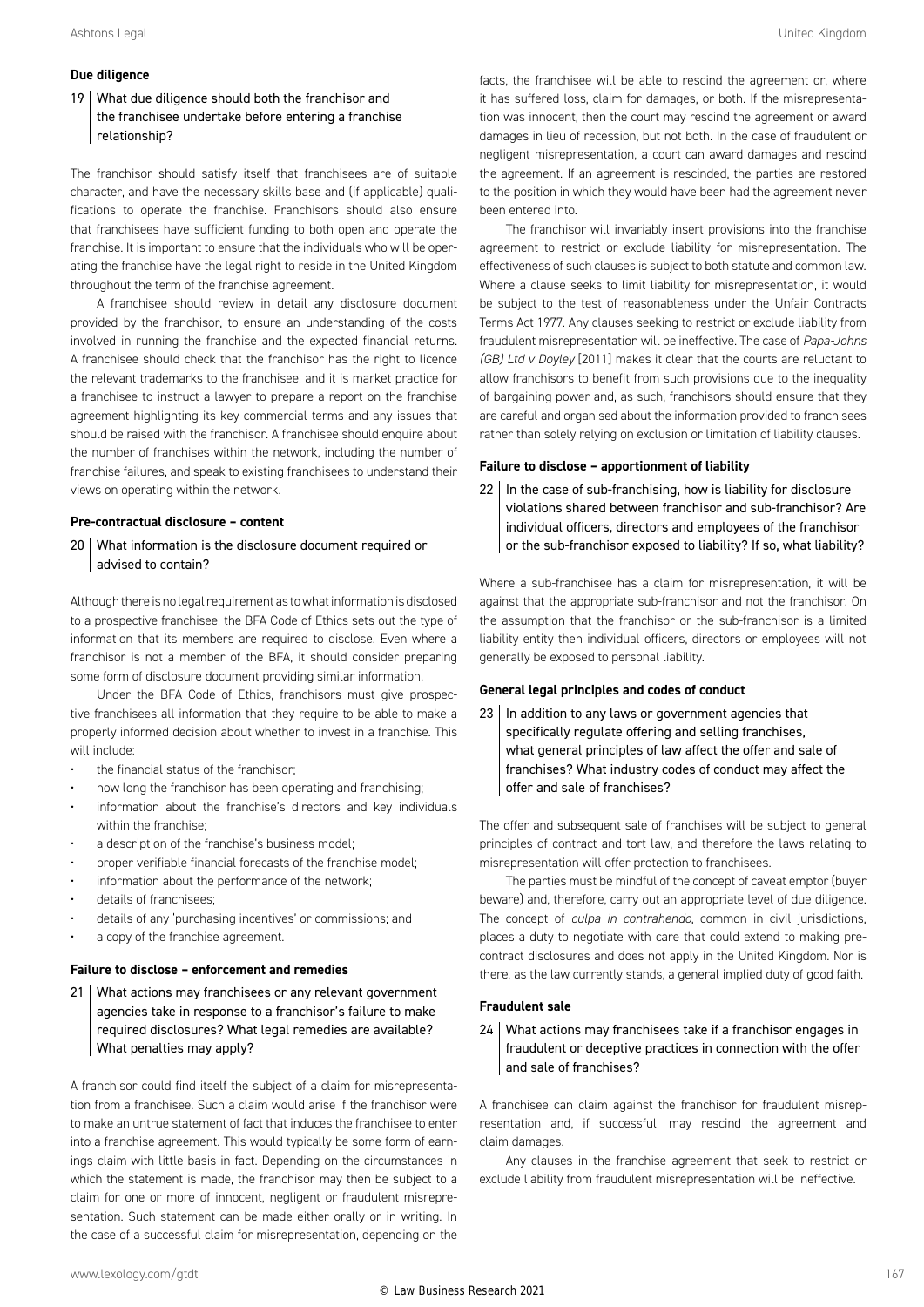#### **FRANCHISE CONTRACTS AND THE FRANCHISOR/ FRANCHISEE RELATIONSHIP**

#### **Franchise relationship laws**

25 What laws regulate the ongoing relationship between franchisor and franchisee after the franchise contract comes into effect?

There are no specific laws that regulate the ongoing relationship between the franchisor and the franchisee after the franchise contract comes into effect.

#### **Operational compliance**

26 What mechanisms are commonly incorporated in agreements to ensure operational consistency and adherence to brand standards?

Franchise agreements will normally contain an obligation on franchisees to provide the franchisor with financial information including management accounts, annual accounts and value added tax returns (if applicable) enabling the franchisor to both monitor the franchisee's financial performance and to provide guidance and feedback on it. Where applicable, franchisees should allow franchisors online access to this data. Franchisees may also be required to provide the franchisor with a business plan each year.

In addition, there will typically be an ability for the franchisor to carry out a complete audit of the franchisee's business to ensure compliance with operational standards. Where the franchisee's business is falling below those standards there will be a requirement to remedy those failings. In the event that the franchisee fails to do this then such a provision may allow the franchisor to treat the failure as a breach of the franchise agreement, remove a franchisee's territorial exclusivity or terminate the franchise agreement.

#### **Amendment of operational terms**

#### 27 May the franchisor unilaterally change operational terms and standards during the franchise relationship?

Yes, the franchise agreement will allow the franchisor to unilaterally change the operational terms and standards by amending the franchise manual, with which the franchisee will be required to comply. This assumes that the change does not conflict with the franchise agreement. While the franchise agreement will contain an obligation on the franchisee to comply with the manual in its entirety, where there are key policies and procedures that the franchisor envisages being updated periodically, it is advisable that the franchise agreement makes specific reference to the franchisee's need to comply with those policies and procedures.

#### **Policy affecting franchise relations**

28 | Do other government or trade association policies affect the franchise relationship?

There are no mandatory government or trade association policies affecting the franchise association.

Voluntary members of the British Franchise Association (BFA) are required to comply with its Code of Ethics.

#### **Termination by franchisor**

29 | In what circumstances may a franchisor terminate a franchise relationship? What are the specific legal restrictions on a franchisor's ability to terminate a franchise relationship?

The circumstances in which a franchisor may terminate the franchise relationship are detailed in the franchise agreement. Typically, there is a right to terminate the franchise agreement with immediate effect if the franchisee ceases to operate the business, brings the brand into disrepute, commits a criminal offence, is the subject of an insolvent event or proceedings in the case of repeated breaches of the franchise agreement, or if there is a failure to remedy a breach within an agreed time frame.

The franchisor also has the right at common law to terminate the franchise agreement in the event of a repudiatory breach of it by the franchisee. A repudiatory breach is essentially a breach that goes to the core of the contract and deprives the innocent party of its benefit.

#### **Termination by franchisee**

30 | In what circumstances may a franchisee terminate a franchise relationship?

Generally, a franchise agreement will not contain any express provisions allowing the franchisee to terminate it prior to the expiry of its term. However, the franchisee has the right at common law to terminate the franchise agreement in the event of a repudiatory breach of it by the franchisor.

#### **Renewal**

#### 31 | How are renewals of franchise agreements usually effected? Do formal or substantive requirements apply?

The franchisee will be required on renewal to enter into the franchisor's standard franchise agreement. There are no laws setting out how franchise agreements are to be renewed or containing any requirements to be complied with on their renewal. Typically, there will be an obligation on the franchisee to notify the franchisor that it wishes to renew the franchise agreement during a time period specified in the franchise agreement.

#### **Refusal to renew**

32 May a franchisor refuse to renew the franchise agreement with a franchisee? If yes, in what circumstances may a franchisor refuse to renew?

There are no laws stipulating whether and on what terms the franchisor must renew the franchise agreement. Furthermore, there is no requirement under the BFA Code of Ethics that there must be a renewal of the franchise agreement.

The basis of renewal is a contractual one and the franchise agreement will set out conditions that must be met for the franchisor to agree to renew it. These will typically include a requirement that the franchisee is not in breach of the agreement, pays a renewal or administration fee and undertakes any required updates of its business operations or premises.

#### **Transfer restrictions**

#### 33 May a franchisor restrict a franchisee's ability to transfer its franchise or restrict transfers of ownership interests in a franchisee entity?

A franchisor can and normally does restrict such transfers. The franchise agreement usually stipulates that the franchisor's consent to any transfer is required, which will be given subject to certain conditions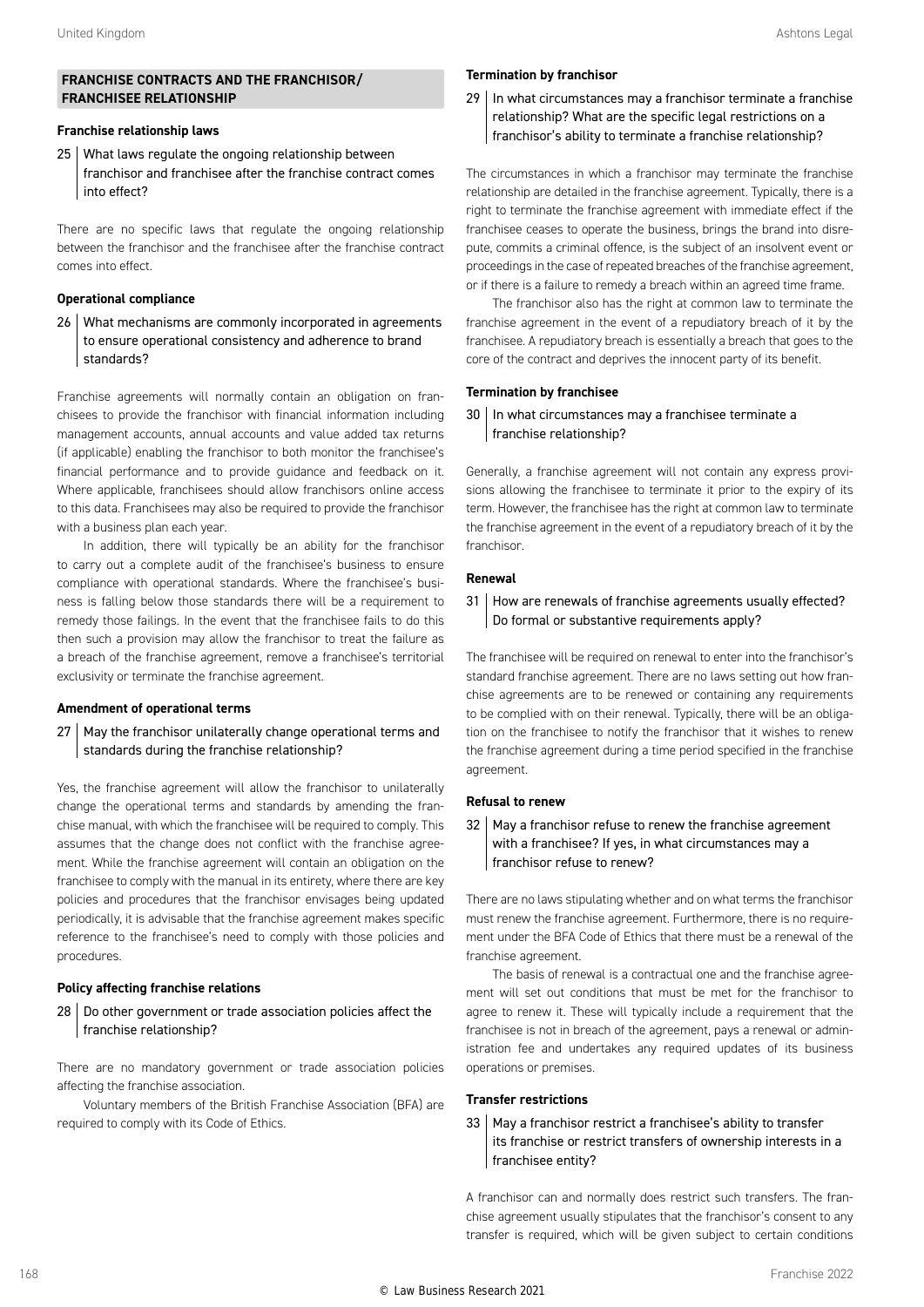being met. These conditions include the franchisor being satisfied that the prospective purchaser is a suitable candidate as a franchisee and the franchisee paying all sums owed to the franchisor, as well as certain costs associated with the transfer process. These provisions normally contain a right of pre-emption in favour of the franchisor, allowing it to buy the franchise business from the franchisee.

#### **Fees**

 $34$  Are there laws or regulations affecting the nature, amount or payment of fees?

There are no such laws or regulations.

#### **Usury**

 $35$  Are there restrictions on the amount of interest that can be charged on overdue payments?

A franchisor may impose interest on overdue payments, which is typically specified in the franchise agreement. However, a franchisor must be wary that if the rate of interest is too high it may be considered a penalty clause and, therefore, be unenforceable.

Where no express provision is included in the franchise agreement, the default rate pursuant to the Late Payment of Commercial Debts (Interest) Act 1998 shall apply and currently stands at 8 per cent above the Bank of England base rate.

#### **Foreign exchange controls**

 $36$  Are there laws or regulations restricting a franchisee's ability to make payments to a foreign franchisor in the franchisor's domestic currency?

Generally, there are no such laws or restrictions. However, in the event that a franchisor is operating in a country on which the United Kingdom has imposed financial sanctions, then restrictions may apply.

#### **Confidentiality covenant enforceability**

37 | Are confidentiality covenants in franchise agreements enforceable?

Yes.

#### **Good-faith obligation**

 $38$  | Is there a general legal obligation on parties to deal with each other in good faith during the term of the franchise agreement? If so, how does it affect franchise relationships?

As the law currently stands, there is no general legal obligation on the parties to a franchise agreement to deal with each other in good faith.

Case law on this has been unsettled on this subject for some time. In *Yam Seng Pte Ltd v International Trade Corporation Ltd* (2013), the courts commented on the importance of recognising the concept of good faith in 'relational contracts', including franchise agreements. However, in *Carewatch Care Services Ltd v Focus Caring Services Ltd* (2014), the courts dismissed an argument from the franchisee that the franchise agreement contained an implied term that the franchisor and franchisee act in good faith towards each other. The courts took the view that, as the franchise agreement contained detailed terms dealing with all aspects of the franchise relationship, it was not necessary to imply any further terms.

Recent case law has suggested that the courts are becoming ever more willing to imply a duty of good faith into certain contracts, potentially including franchise agreements. In the case of *Sheikh Tahnoon Bin Saeed Bin Shakhboot Al Nehayan v Kent* (2018), it was held that the parties to a joint venture arrangement, entered into orally, owed each other a duty of good faith. Subsequently in *Bates v Post Office* (2019), it was held that a duty of good faith should apply as a matter of law to all 'relational' contracts and provided some guidance as to what a 'relational' contract might be. Under this guidance, franchise agreements may well be classed as relational contracts. However, in the case of *TAQA Bratani v Rockrose* (2020), the courts made it clear that the status of a contract as 'relational' did not automatically imply that the parties owed each other a duty of good faith.

The BFA Code of Ethics requires parties to a franchise agreement to exercise fairness in their dealings with each other, and to resolve complaints, grievances and disputes with good faith.

#### **Franchisees as consumers**

39 Does any law treat franchisees as consumers for the purposes of consumer protection or other legislation?

Franchisees are not currently treated in law as consumers.

#### **Language of the agreement**

40 | Must disclosure documents and franchise agreements be in the language of your country?

There is no such legal requirement. However, the BFA Code of Ethics requires that the franchise agreement is translated into the language of the franchisee's country and in which the franchisee is competent.

#### **Restrictions on franchisees**

41 What types of restrictions are commonly placed on the franchisees in franchise contracts?

Given the nature of franchise systems and the level of control that franchisors will wish to retain over the network, during the term of the franchise agreement franchisees will typically be subject to a number of restrictions. These include obligations to operate from specific premises or within specific territories, to purchase certain products or services from the franchisor or its nominated suppliers and not to be involved or interested in another business. Franchise agreements may also place restrictions on franchisees from selling goods or services above a particular price.

In addition, after the term of the franchise agreement, franchisors will seek to restrict franchisees from being involved or interested in a competing business from the premises or the territory in which the franchisee previously operated from or from competing with the rest of the network. These may also include restrictions on poaching certain employees or soliciting customers. While these restrictions will only be enforceable to the extent that they go no further than are reasonably necessary to protect the franchisor's legitimate business interests, recent case law makes it clear that well-drafted post-termination restrictive covenants that last for no longer than a year after termination or expiry of the franchise agreement are likely to be enforceable.

#### **Courts and dispute resolution**

42 Describe the court system. What types of dispute resolution procedures are available relevant to franchising?

The United Kingdom is made up of more than one legal jurisdiction, with England and Wales along with Scotland being the largest two jurisdictions. Civil claims proceed differently in each jurisdiction, although the burden of proof is the same; namely, the balance of probabilities. In England and Wales, a franchisor would be expected to follow a preaction protocol prior to commencing proceedings. A claim would be heard in either a local county court or the High Court. The High Court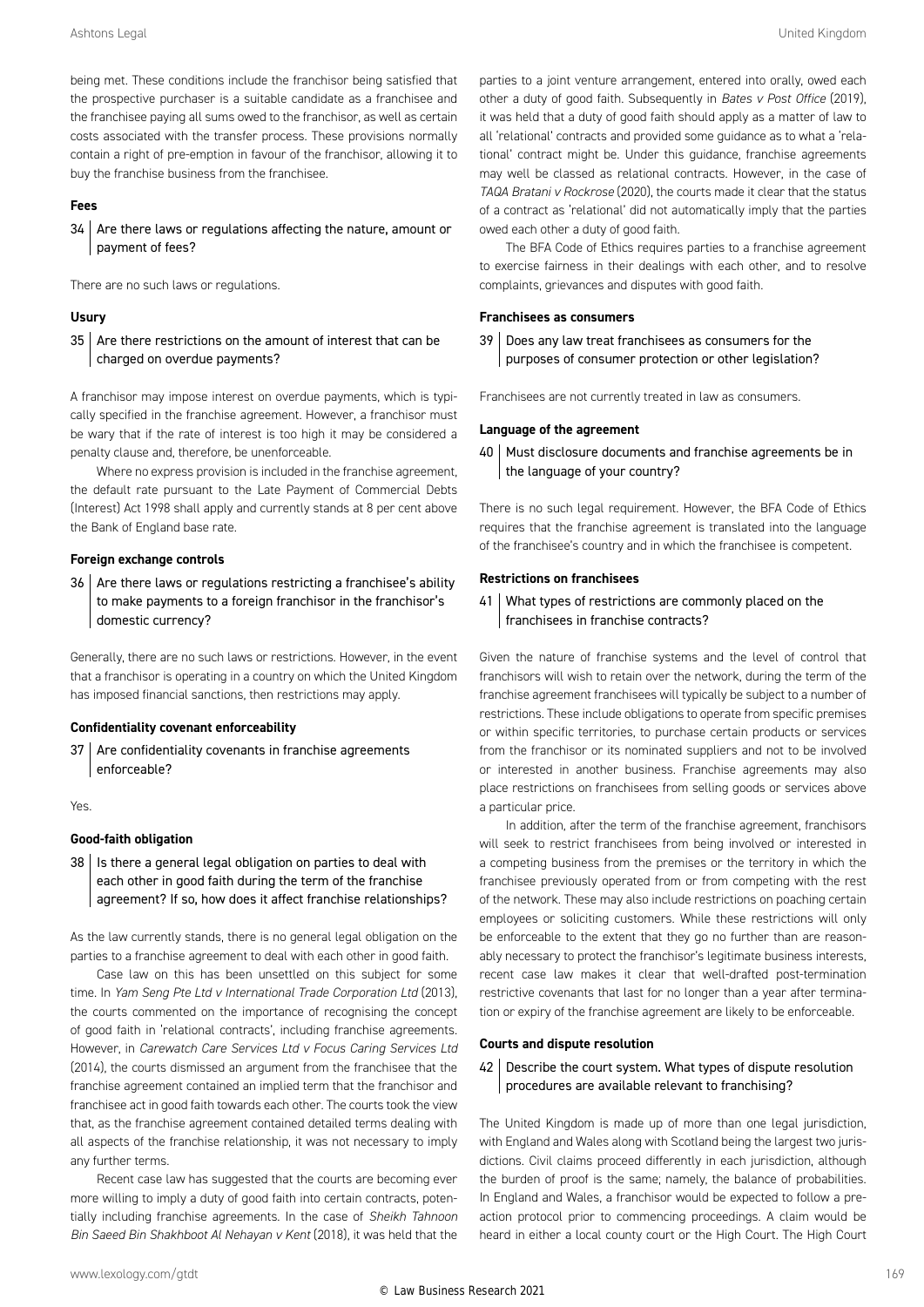will ordinarily only hear claims with particular complexity, high value or cross-jurisdictional elements. Claims in Scotland proceed in the local sheriff court or in the Court of Session. Unlike in England and Wales, a claim can be commenced without the need to follow a preaction protocol.

There is a strong emphasis on resolving disputes without resorting to litigation and different forms of alternative dispute resolution, such as mediation, are encouraged. Unreasonably refusing to engage in alternative dispute resolution can result in a party being punished in costs, regardless of whether they are the successful party at court. The BFA runs a mediation and arbitration scheme to resolve franchise disputes. It is common for franchise agreements to contain provisions requiring the parties to consider mediation before commencing proceedings, or that disputes are to be resolved by way of arbitration, rather than through the courts.

Given the length of time that claims take to progress through the court system, which can be years rather than months, some franchisors and franchisees are choosing to resolve their disputes through arbitration.

#### **Governing law**

#### $43$  Are there any restrictions on designating a foreign governing law in franchise contracts in your jurisdiction? How does the governing law affect the contract's enforceability?

There are no restrictions on designating a foreign governing law in franchise agreements. However, the parties to the agreement will remain subject to certain mandatory laws that will apply notwithstanding the choice of jurisdiction, for example the Transfer of Undertakings (Protection of Employment) Regulations 2006.

#### **Arbitration – advantages for franchisors**

 $44$  What are the principal advantages and disadvantages of arbitration for foreign franchisors considering doing business in your jurisdiction? Are any other alternative dispute resolution (ADR) procedures particularly favoured or disfavoured in your jurisdiction?

The advantages of arbitration in the United Kingdom are similar to most jurisdictions, in that it generally offers a speedier and potentially less costly alternative to court proceedings, hearings are confidential to the parties and if the matter has particularly technical points an arbitrator with relevant expertise can be selected. The London Court of International Arbitration is recognised as a world-leading institution. The United Kingdom is a signatory to the New York Convention, allowing for enforcement of arbitral awards through convention protocols.

The parties to a franchise agreement may also decide to mediate. The Centre for Effective Dispute Resolution is a respected organisation offering mediation services. Members of the BFA also benefit from its mediation scheme.

#### **National treatment**

 $45$  | In what respects, if at all, are foreign franchisors treated differently (legally, or as a practical matter) from domestic franchisors?

Foreign franchisors are treated in the same way as domestic franchisors.



#### Damian Humphrey

damian.humphrey@ashtonslegal.co.uk

John Chambers john.chambers@ashtonslegal.co.uk

Trafalgar House 4 Meridian Way Norwich NR7 0TA United Kingdom Tel: +44 1603 703 070 Fax: +44 1603 703 075 www.ashtonslegal.co.uk

#### **UPDATE AND TRENDS**

#### **Legal and other current developments**

46 Are there any proposals for new legislation or regulation, or to revise existing legislation and regulation? Are there other current developments or trends to note?

#### **Trends**

Following the United Kingdom's exit from the European Union on 31 January 2020, the transition period expired on 31 December 2020, which means that the United Kingdom has ceased to be subject to EU law and the jurisdiction of the European Court of Justice. The majority of the EU laws that applied in the United Kingdom at the end of 2020 were retained under UK law. The Withdrawal Act ensures that even direct EU legislation is treated as having formed part of domestic law. Given this, any divergence between EU and UK law is likely to follow as domestic legislation is amended, and EU and UK case law evolve.

#### Update

The vertical restraints block exemption (the Block Exemption Regulation) offers a safe harbour in relation to competition law infringement and was retained in UK law post Brexit. It is currently under review by the UK government, with the current regulations expected to be varied or replaced at the end of May 2022. According to the government:

*[T]heretained [Block Exemption Regulation] largely delivers what it was intended to deliver, but it should be examined rigorously to ensure that it takes account of any specific features of the UK economy so that it serves the interests of UK businesses and consumers.*